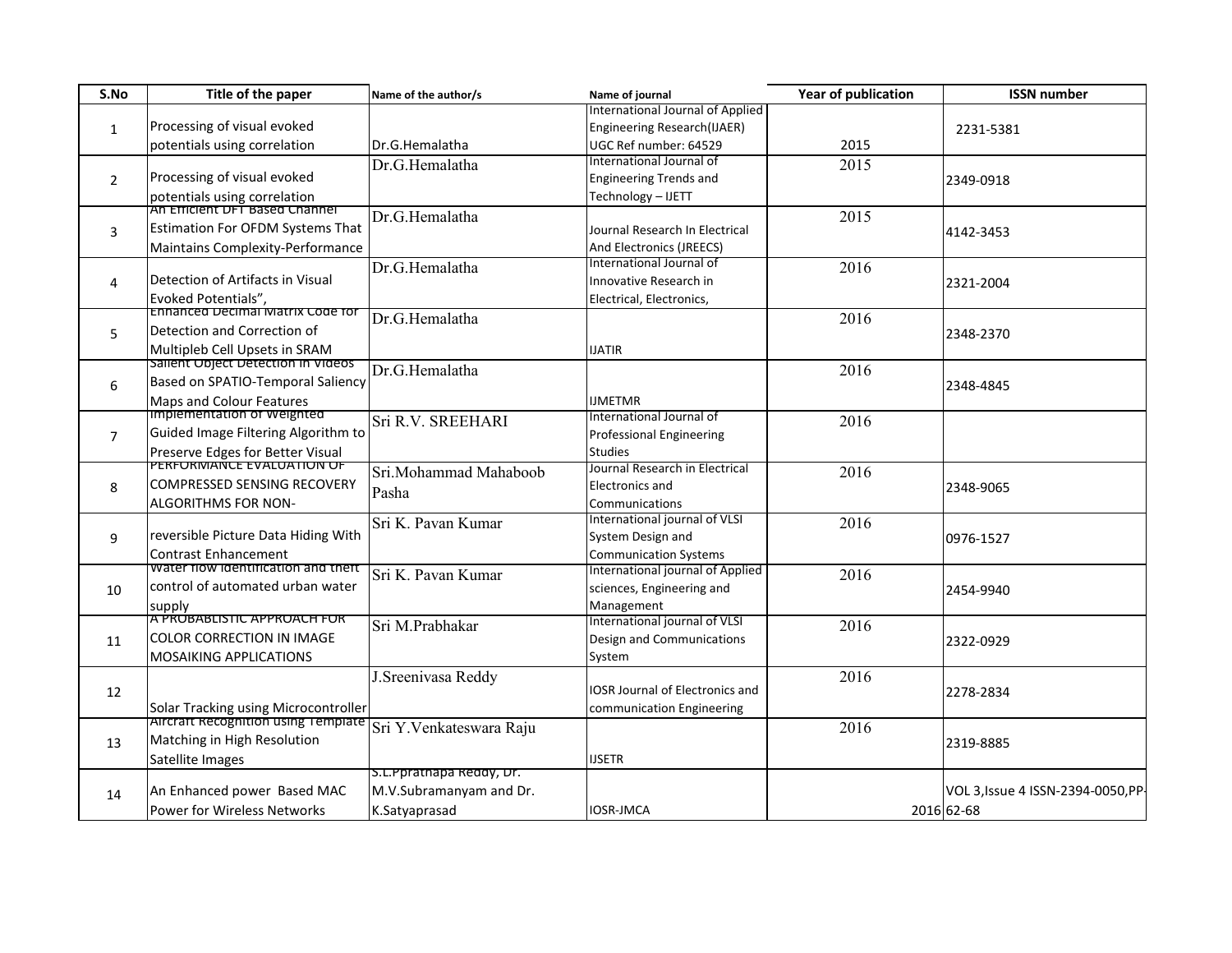| s.L.Ppratnapa Reddy, Dr.<br>POWEr CONtrol in MAC Protocol                                        |                                      |      |                                       |
|--------------------------------------------------------------------------------------------------|--------------------------------------|------|---------------------------------------|
| M.V.Subramanyam and Dr.<br>for Wireless Networks using Hybrid                                    |                                      |      |                                       |
| <b>Optimization Techniques</b><br>K.Satyaprasad                                                  | <b>IJST</b>                          |      | 2016 VOL 9(44), ISSN-09745645         |
| <b>Knowledge based progressive</b>                                                               |                                      |      |                                       |
| granular neural networks for<br>D. A. Kumar and S. K. Meher and K.                               | IEEE J. Sel. Topics Appl. Earth      |      | 1939-1404                             |
| P. Kumari<br>remote sensing image classification                                                 | Observ. (Scopus)                     | 2017 |                                       |
| Sri A.Valli Bhasha                                                                               |                                      | 2017 |                                       |
| A Review on Super Resolution                                                                     |                                      |      | 2454-6194                             |
| Technique                                                                                        | <b>IJRIAS</b>                        |      |                                       |
| secure data transmission Using<br>Sri A.Valli Bhasha                                             |                                      | 2017 |                                       |
| <b>Barcode Modulation and</b>                                                                    |                                      |      | 2321-8665                             |
| demodulation in Mobile devices                                                                   | <b>IJITECH</b>                       |      |                                       |
| A Normal I/O Order Radix-2 FFT                                                                   | International Journal of             |      |                                       |
| Architecture to Process Two Data                                                                 | Scientific Engineering and           |      | 2278-7798                             |
| Dr. G. Hemalatha<br><b>Streams</b>                                                               | <b>Technology Research</b>           | 2017 |                                       |
| Adaptive granular neural networks                                                                |                                      |      |                                       |
| for remote sensing image<br>D. A. Kumar and S. K. Meher and K. IEEE J. Sel. Topics Appl. Earth   |                                      |      | 1939-1404                             |
| classification<br>P. Kumari                                                                      | Observ. (Scopus)                     | 2018 |                                       |
| Fusion of progressive granular                                                                   |                                      |      |                                       |
| neural networks for pattern<br>D. A. Kumar and S. K. Meher and K. Soft Comput. Springer          |                                      |      | 1433-7479                             |
| classification<br>P. Kumari                                                                      | (Scopus)                             | 2018 |                                       |
|                                                                                                  | Journal of advanced research in      |      |                                       |
| Improved convergence rate with                                                                   | dynamical and control systems        |      | 1943-023X                             |
| modified variant LMS algorithm<br>T. Suman. M.V. Narayana<br><b>OPTIMIZATION TECHNIQUES USED</b> | UGC Ref number: 26301                | 2019 |                                       |
|                                                                                                  | <b>INTERNATIONAL JOURNAL OF</b>      |      |                                       |
| IN IDENTICAL PARALLEL MACHINE                                                                    | MECHANICAL ENGINEERING               |      | 2236-6124                             |
| P.SREENIVAS<br><b>SCHEDULING</b><br>Review of old manuscript with                                | AND TECHNOLOGY ( IJMET)              | 2019 |                                       |
| damaged background by using                                                                      | International Journal of             |      |                                       |
| Image enhancement and hybrid                                                                     |                                      | 2019 | 2319-6890                             |
| S. Munawar Ali                                                                                   | <b>Engineering Research</b><br>JETIR |      |                                       |
| T. Suman, M.<br>Comparison study of Active                                                       |                                      |      | 2019 2349-5162                        |
| Noise Cancelation<br>Venkatanarayana                                                             |                                      |      |                                       |
| Improved Convergence Rate<br>T. Suman, M.                                                        | <b>JARDCS</b>                        |      | 2019 1943-023X                        |
|                                                                                                  |                                      |      |                                       |
| with Modified Variant LMS<br>Venkatanarayana                                                     |                                      |      |                                       |
| <b>Algorithme</b><br><b>Test Accuracy Improvement</b><br>M V Siva Prasad Chowdary,               | <b>IJRTE</b>                         |      | 2019 2277-3878                        |
|                                                                                                  |                                      |      |                                       |
| in Face Recognition Using<br>M. Venkatanarayana                                                  |                                      |      |                                       |
| <b>A</b> SIMPILE SCRIMIT LIPPER USING                                                            | Journal of Advanced Research         |      |                                       |
| Syed Zahiruddin and Avireni<br><b>Second Generation Current</b>                                  | in Dynamical and Control             |      |                                       |
| Srinivasulu<br><b>Controlled Conveyor</b>                                                        | Systems                              |      | 2019 vol. 11, Issue. 07-SI, pp. 41-48 |
| An Efficient Simulink Model                                                                      | <b>JARDCS</b>                        |      | 2020 1943-023X                        |
|                                                                                                  |                                      |      |                                       |
| Filtered v Adantive Algorithme                                                                   |                                      |      |                                       |
| T. Suman, M.<br>for Active Noise Control using<br>Venkatanarayana                                |                                      |      |                                       |
|                                                                                                  |                                      |      |                                       |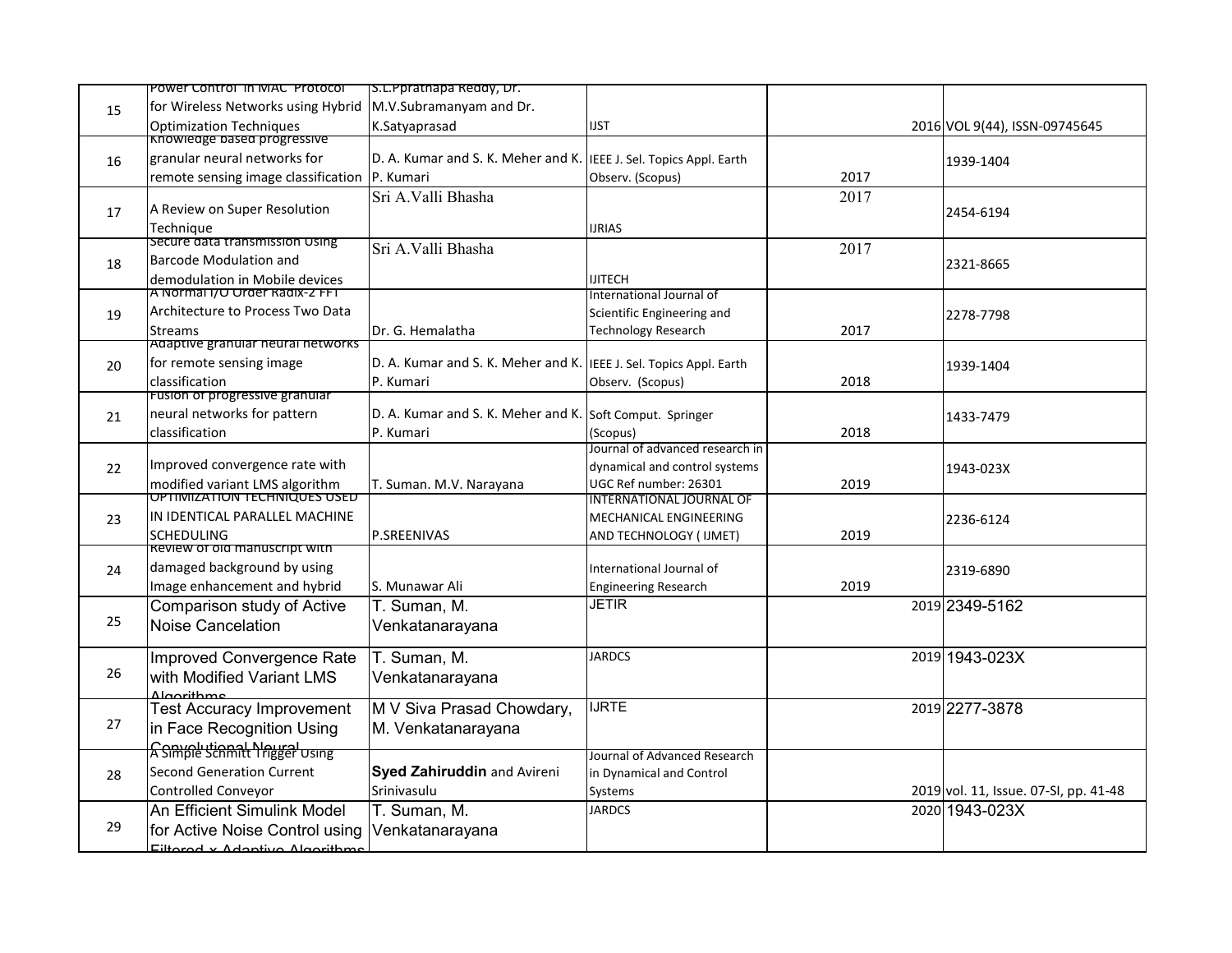|    | Improved performance of                                                      | T. Suman, M.                                                 | Microprocessors and                               |                   | 2020 0141-9331 / 1872-9436      |
|----|------------------------------------------------------------------------------|--------------------------------------------------------------|---------------------------------------------------|-------------------|---------------------------------|
| 30 | Impulse Active Noise Control                                                 | Venkatanarayana                                              | Microsystems Elsevier                             |                   |                                 |
|    | <del>llfiage^rtisio.fr"ettnnique ror</del>                                   |                                                              | iournal                                           |                   |                                 |
| 31 | Reduced Blurriness By Using                                                  | B. Suresh Babu, Dr. M.                                       |                                                   |                   |                                 |
|    | <b>Fuzzy And Neuro Fuzzy Logic</b><br><b>Helmet Detection and Monitoring</b> | Venkata Narayana                                             | Journal Of Critical Reviews                       |                   | 2020 2394-5125                  |
|    |                                                                              |                                                              | International Journal of Test                     |                   |                                 |
| 32 | For Two Wheeler Rider Using                                                  |                                                              | Engineering and                                   |                   | vol. 82, 11463-11468, June 4-6, |
|    | Machine Learning Based<br>A NOVELESK GENETATOR USING A                       | D. A. Kumar and G. Hemalatha                                 | Management,                                       | 2020              | 2020.                           |
| 33 | <b>Second Generation Current</b>                                             | <b>Syed Zahiruddin, Avireni</b>                              | Nanoscience & Nanotechnology-                     |                   |                                 |
|    | Controlled Conveyor                                                          | Srinivasulu, and M. Sarada                                   | Asia Journal                                      | 2020              |                                 |
|    | A Novel Dual Output Schmitt                                                  |                                                              |                                                   |                   |                                 |
| 34 | <b>Trigger Using Second Generation</b>                                       | Avireni Srinivasulu, Syed                                    |                                                   |                   |                                 |
|    | Current Controlled Conveyor<br>TTUCESSING UT VISUAL LYUNEU                   | Zahiruddin, and M. Sarada<br><del>O. Hemalatria, Dr.D.</del> | <b>Electronics Journal</b>                        | 2020              | ISSN: 1450-5843                 |
|    |                                                                              |                                                              | International Journal of                          |                   | Volume 24, Number               |
| 35 | Potentials using Mode                                                        | Anuradha, V. Adinarayana                                     | <b>Engineering Trends and</b>                     |                   |                                 |
|    | Deviation                                                                    | Reddy                                                        | Technology - IJETT<br>International Journal of    | June 2015         | 3, ISSN: 2231-5381.             |
| 36 | Processing of Visual Evoked                                                  | Anuradha, V. Adinarayana                                     | <b>Applied Engineering</b>                        |                   | Volume 10, Number               |
|    | Potentials                                                                   | Reddy                                                        | Research(IJAER)                                   | Nov 2015          | 14, ISSN 1087-109               |
|    |                                                                              |                                                              | Innovative Research in                            |                   |                                 |
| 37 | Detection of Artifacts in Visual G. Hemalatha, Dr. B.                        |                                                              | Electrical, Electronics,                          |                   | ISSN 2324-2004 Vol. 4,          |
|    | <b>Evoked Potentials</b>                                                     | Anuradha                                                     | <b>Instrumentation and Control</b>                | <b>March 2016</b> | Issue 3                         |
|    | Enhancement of visual                                                        | G. Hemalatha, Dr. B.                                         |                                                   |                   | catalog 978-1-4673-9939-        |
| 38 | <b>Evoked Potentials</b>                                                     | Anuradha                                                     | <b>IEEE Xplore Digital Library</b>                | <b>March 2016</b> | 5/16                            |
|    | A probabilistic Aproch for color                                             |                                                              | International Journal of VLSI                     |                   |                                 |
| 39 | Correction in Image Mosaicking                                               |                                                              | Design and Communication                          |                   |                                 |
|    | Applications                                                                 | M, Prabhakar. B. Satya                                       | systems                                           | Aug - 2016        | Vol no 04 issue no 08           |
|    | <del>Eilnanceu Decimai watrix</del><br>Code for Detection and                |                                                              | <b>Advanced Technology And</b>                    |                   |                                 |
| 40 |                                                                              | N. Charan Kumar Reddy, G.<br>Hemalatha                       | Innovative Research                               |                   |                                 |
|    | Correction of Multipleb Cell<br>Salient Coject Detection in                  |                                                              | (IJATIR)<br>Magazine of Engineering,              | Oct 2016          | ISSN 2348-2370                  |
| 41 | Videos Based on SPATIO-                                                      | U. Swamy kumar" and smt.                                     | Technology, Management                            |                   | ISSN: 2348-4845, Volume         |
|    | Temporal Saliency Maps and                                                   | G. Hemalatha                                                 | and research (IJMETMR)                            | Oct 2016          | No. 3, Issue-10                 |
| 42 |                                                                              |                                                              | International Journal of                          |                   |                                 |
|    | Architecture to Process Two                                                  | M. Nikitha, and Dr. G. Hema                                  | Scientific Engineering and                        |                   | ISSN: 2319-8885, Vol.06,        |
|    | Data Streams                                                                 | Latha                                                        | <b>Technology Research (IJSETR)</b>               | Aug 2017          | Issue.27                        |
| 43 | An Efficient Design Of Linear<br>Procoder with Generalized Inverse           |                                                              | Intenational Journal Of<br>Advanced Tecnology and |                   |                                 |
|    | Aided PAPR Aware in MIMO OFDM                                                | M.Prabhakar                                                  | <b>Innovative Reasearch</b>                       | Nov - 2017        | ISSN 2348 2370                  |
|    |                                                                              |                                                              | International Journal of Recent                   |                   |                                 |
| 44 | Inspection of Defects IN CFRP Based                                          | Md M Pasha, G V Subbarao, B                                  | <b>Technology and Engineering</b>                 | Sep 2019          | Vol 8 Issue 3                   |
|    | on Principal Components                                                      | Suresh, S Tabassum                                           | (IJRTE)                                           |                   |                                 |